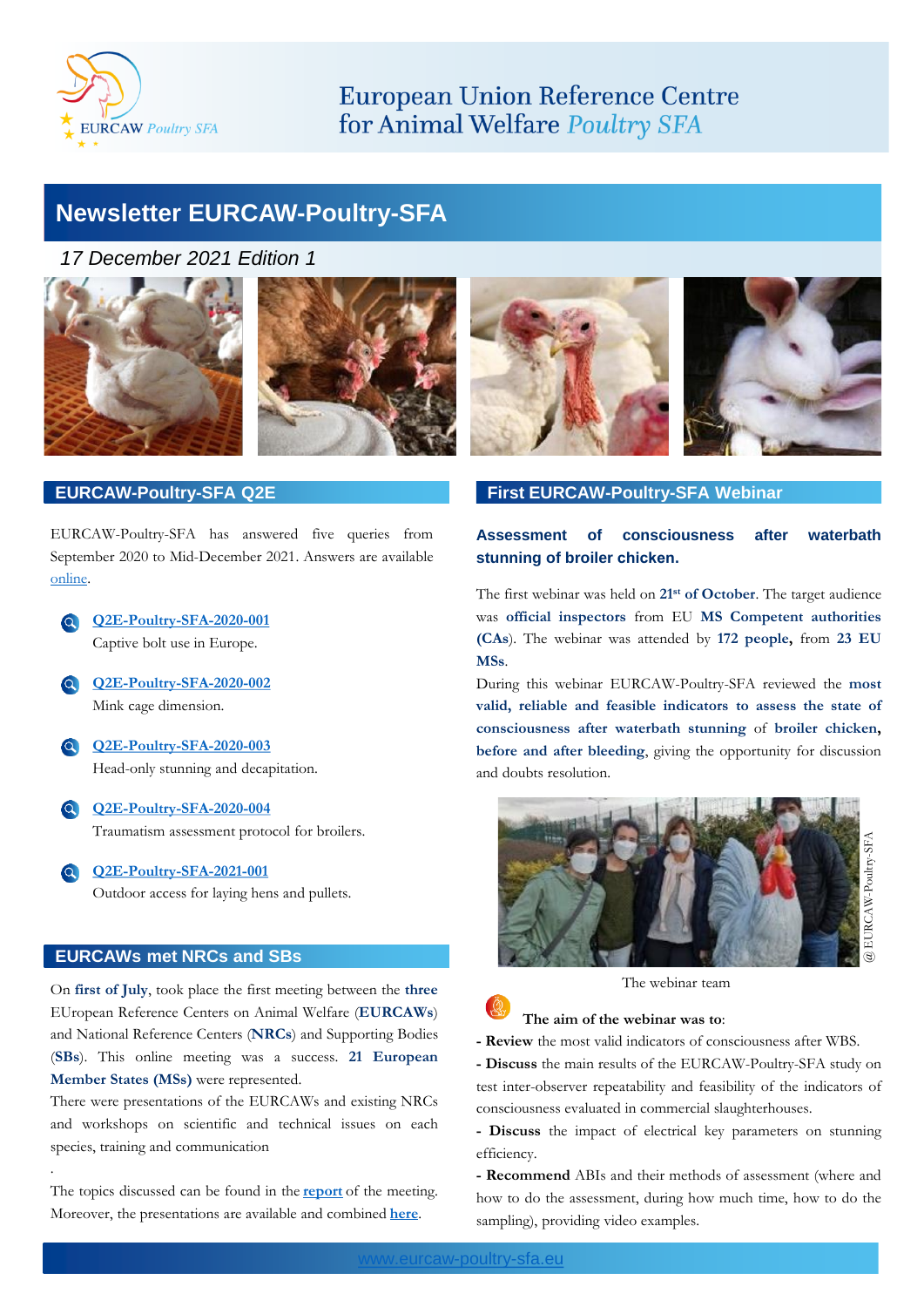# **2021 Events, visits, and meetings**



Last **September (27-29)**, [EURCAW-Poultry-SFA](https://www.eurcaw-poultry-sfa.eu/en/minisite/sfawc/visit-greek-reference-centre-animal-welfare) met the **Greek Reference Centre** for **animal welfare**.

During this meeting, respective roles of the national and EU references Centres were explained and possible collaborations were identified, among which welfare assessment indicators and training of official services.

The meeting was also the opportunity to visit a broiler farm as an "example of good practice" of rearing fast-growing broiler chickens in good welfare conditions.





**Second meeting with Competent Authorities**

The **second EU-network meeting** between representatives of EU MS CAs and the EURCAW-Poultry-SFA, took place online on **October 2021, 26-27**, on two half days.

In total **76 participants**, from **23 EU MSs** participated, including **51 delegates from CAs**, five from DG SANTE, and 16 from the three EURCAWs. Two EFSA members and two EFTA representatives attended as observers.



The EURCAW-team together for the online meeting with CAs.

This [meeting](https://www.eurcaw-poultry-sfa.eu/en/minisite/sfawc/second-meeting-between-centre-and-competent-authorities-representatives) was the occasion to present the objectives of the Centre, the actual and past work programmes, and the Centre's work since its nomination. Furthermore, it permitted to discuss potential future priority areas of work, identify possible collaboration at the national level, and identify the main needs and expectations of CAs.

The topics discussed can be found in the meeting **[report](https://sitesv2.anses.fr/en/system/files/EURCAW-Poultry-SFA_2021-2ndCAs_meeting_report.pdf)**.



The coordinator and deputy coordinator took the [opportunity](https://www.eurcaw-poultry-sfa.eu/en/minisite/sfawc/visit-finnish-and-swedish-reference-centres-animal-welfare) to meet with **Finnish** and **Swedish Reference Centres** for **animal welfare from 2-4, November 2021.**

The meeting in Sweden was also the opportunity to visit a broiler and a layer farm as an "example of good practice" of rearing of fast-growing broiler chickens and layers in aviaries in good welfare conditions.



The Centre and Swedish NRC members during the farm visit.

**First Reflection board meeting**

The **first Reflection Board meeting** between representatives of the Reflection board organizations (from the EU Platform on Animal Welfare) and the EURCAW-Poultry-SFA, was held remotely via Teams on the morning **26th of November 2021**.

This [meeting](https://www.eurcaw-poultry-sfa.eu/en/minisite/sfawc/first-meeting-between-centre-and-its-reflection-board) was the occasion to present the objectives of the Centre, its organization, and the previous and actual work programmes, to exchange, discuss and identify possible future collaboration and interests.



Online meeting picture.

In total **14 participants, six** of them from seven EU platform entities forming the **RB**, four from EURCAW-Poultry-SFA were connected. Three representatives from DG SANTE and one from the EURCAW-Ruminants&Equines attended as observes.

The topics discussed can be found in the meeting **[report](https://sitesv2.anses.fr/en/system/files/EURCAW-Poultry-SFA_2021-DL.1.1.4-RB%20meeting%20report%20%281%29.pdf)**. Moreover, the presentations are available and combined **[here](https://sitesv2.anses.fr/en/system/files/EURCAW-Poultry-SFA-RB-26.11.21%20%281%29.pdf)**.